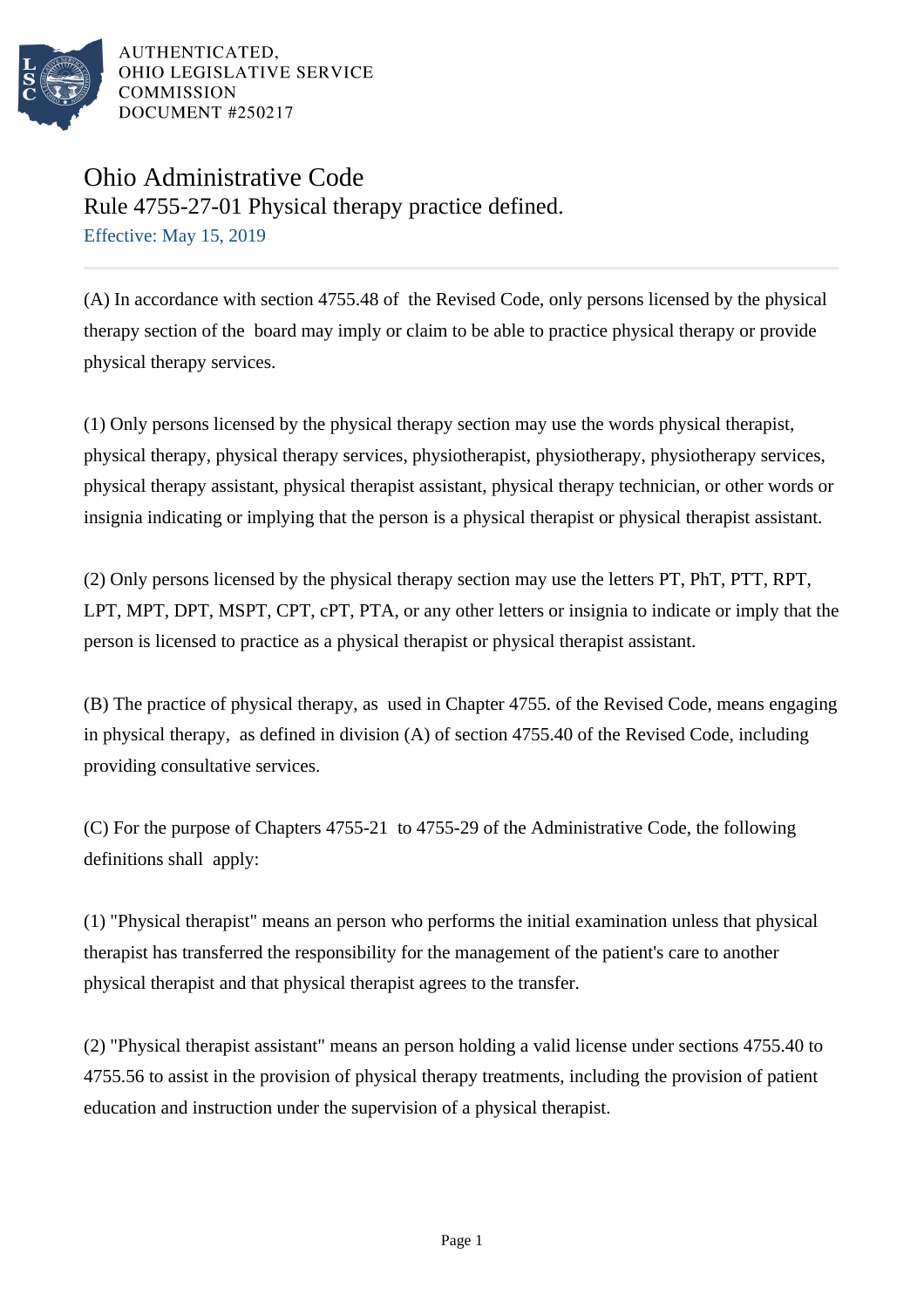

## AUTHENTICATED. OHIO LEGISLATIVE SERVICE **COMMISSION** DOCUMENT #250217

(3) "Other licensed personnel" means any person holding an Ohio license to practice as a health care practitioner in a profession other than physical therapy, and not holding a valid license under sections 4755.40 to 4755.56 of the Revised Code, who is working under the direct supervision of a physical therapist or physical therapist assistant, as delegated by the physical therapist, and is performing tasks and duties related to the delivery of physical therapy.

(4) "Unlicensed personnel" means any person who is on the job trained and supports the delivery of physical therapy services by personally assisting the physical therapist, physical therapist assistant, student physical therapist and/or student physical therapist assistant while the physical therapist, physical therapist assistant, student physical therapist, and/or student physical therapist assistant is concurrently providing services to the same patient.

(5) "Student physical therapist" means a student enrolled in an accredited or candidacy status entry level physical therapist education program who is completing a required clinical education course. Effective January 1, 2020, a student physical therapist shall be at least eighteen years old.

(6) "Student physical therapist assistant" means a student enrolled in an accredited or candidacy status entry level physical therapist assistant education program who is completing a required clinical education course. Effective January 1, 2020, a student physical therapist assistant shall be at least eighteen years old.

(7) "Supervising physical therapist" means the physical therapist who is available to supervise the physical therapist assistant, the student physical therapist or student physical therapist assistant, other licensed personnel, or unlicensed personnel. The supervising physical therapist may be the physical therapist who performed the initial examination or another physical therapist with whom that physical therapist has a formal or informal agreement.

 $(8)$  "Supervising physical therapist assistant" means the physical therapist assistant who is appropriately available to supervise the student physical therapist assistant, other licensed personnel, or unlicensed personnel.

(9) "Direct supervision" means the physical therapist or physical therapist assistant is in the same building and available to immediately respond to the needs of the patient. The physical therapist or